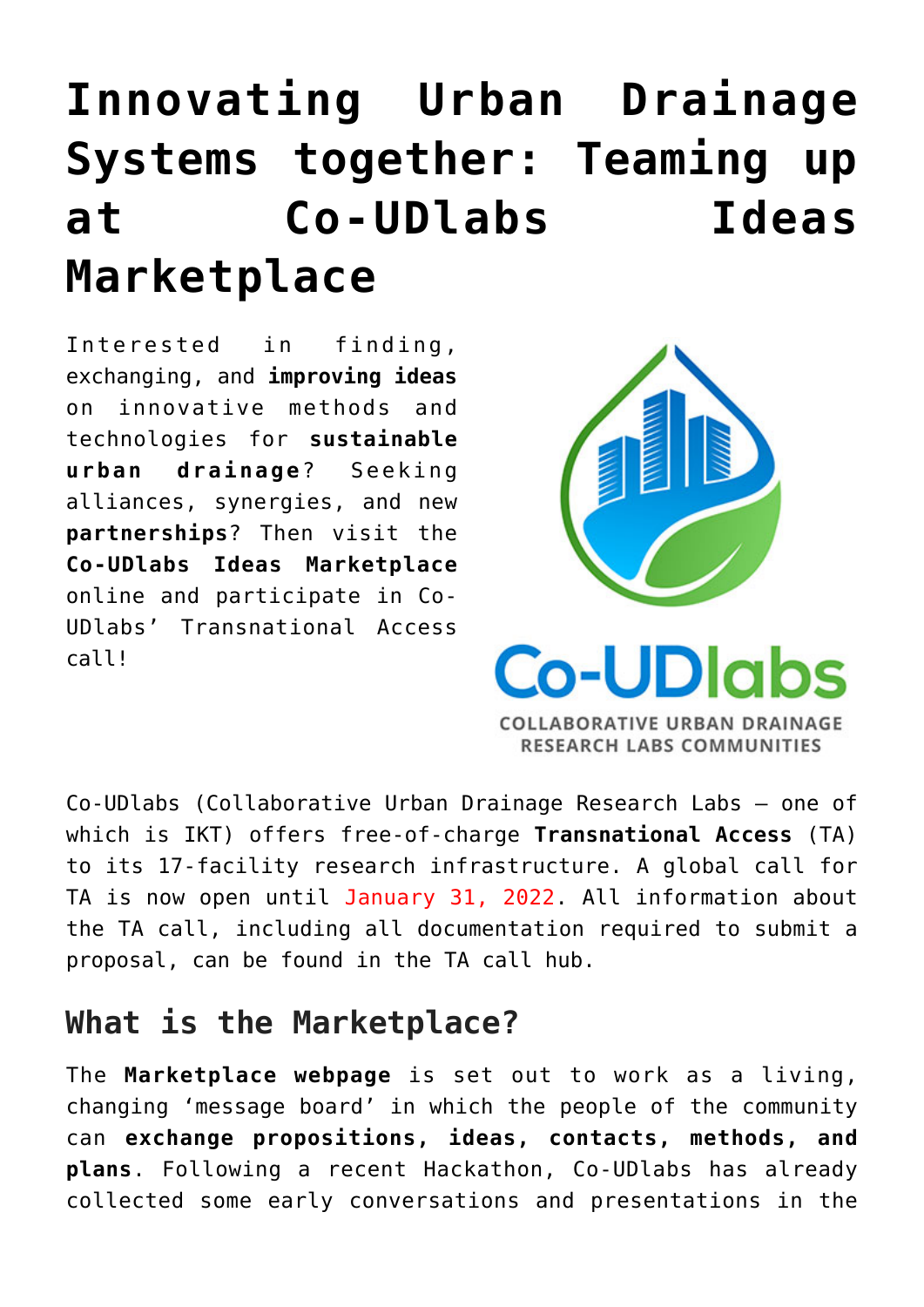[Co-UDlabs Ideas Marketplace.](https://co-udlabs.eu/access/ideas-marketplace/) You are free to share your idea and team up with other users!

You can **browse the ideas** that are currently available on the Marketplace and the information about their authors and their affiliation. Interested users can also submit their pitch and a few details. This way Co-UDlabs can update the 'board' and facilitate some **match-making**. You can also share any idea or proposal which you would like to show on the Marketplace. If you want you can **discuss your idea with the Research Facilities providers** and look for support to improve a TA proposal.

### **What does Co-UDlabs do?**



Across borders: research institutions from Europe network their laboratories.

The overall aim of Co-UDlabs project is integrate research and innovation activities in the field of Urban Drainage Systems (UDS) to address pressing public health, flood risks and environmental **challenges**. Co-UDlabs aims to integrate 17 key **large scale research facilities** at a European scale into an ambitious project aiming to offer the R&D community, water infrastructure operators and their supply chain high quality **laboratory and field facilities**, human resources, high level training opportunities and improved data sharing platforms in